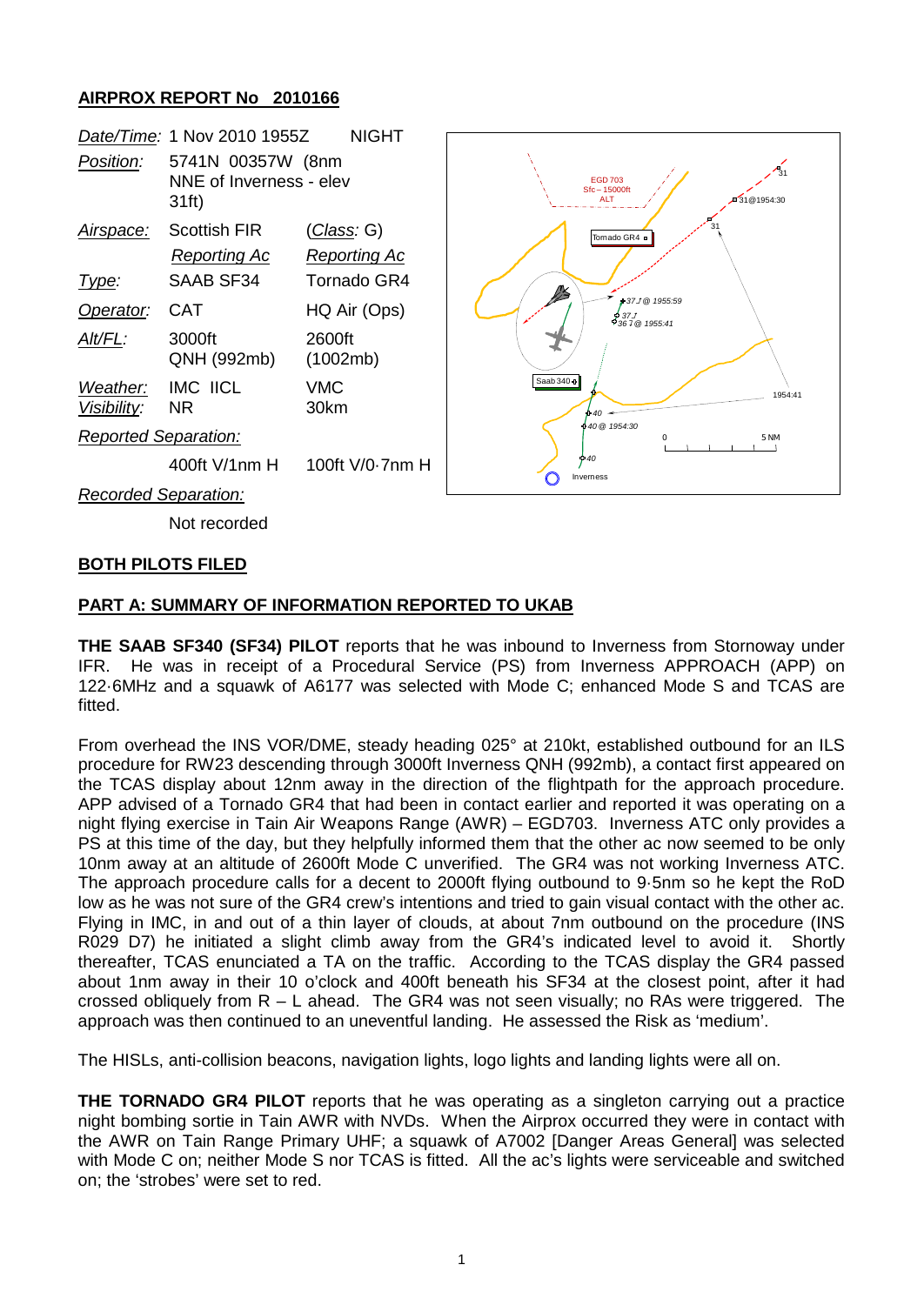On arrival in the area, they had descended to 3000ft amsl with Lossiemouth APP to gain VMC before switching to Inverness ATC for further deconfliction inbound to Tain AWR. Inverness ATC confirmed that they had no traffic to affect and so they switched back to their tactical operating frequency and checked in with Tain AWR about 10min before the reported Airprox timings. Having completed 2 bombing runs at 2500ft amsl in Tain AWR, they then repositioned to conduct a further bombing run against another Target. Positioning for this attack necessitated a leg heading of 235° (T) from Tain AWR, down the Moray Firth towards Cromarty Head at 2,600ft in order to avoid the Lossiemouth SAR HNTA which was active to 2500ft amsl. Whilst on this leg the pilot and navigator both saw on NVGs the strobe lights of another ac operating at a similar height, near the base of cloud cover, about 2nm away. The SF34 passed about 0·7nm away to port and 100ft above their ac at the closest point. Having consulted on-board systems to confirm, via GPS, that they were operating within Class G airspace, and with both crewmembers satisfied that safe visual separation was maintained throughout, no avoiding action was deemed necessary. The sightline rate across the canopy also confirmed that they were not on a collision course with the SF34. Both crewmembers maintained visual contact and deconfliction with the other ac as they passed and throughout their repositioning until inbound to Tain AWR. He assessed the Risk as 'low'.

UKAB Note (1): The UKLFH promulgates details of military SAR Helicopter Night Training Areas (HNTAs) for the benefit of military crews. The Tain Range Operating Area (Class G airspace outside the AWR) abuts the Lossiemouth HNTA (2), which extends from the surface to 2000ft asl/agl. FW ac are required to overfly the area not below 2000ft, with RW traffic restricted to operating below 1500ft.

**THE INVERNESS COMBINED TOWER AND AERODROME CONTROLLER** reports that the SF34 crew had been cleared to carry-out the VOR/DME procedure for an ILS to RW23 under a PS. As they did so a return was observed on the ATM exiting Tain AWR on a SW'ly heading indicating 2600ft Mode C. He advised the SF34 pilot, who responded that the contact was showing on his TCAS display in his 12 o'clock. The SF34 pilot continued descent on the procedure and then at 1955 UTC advised he had received a TA on the other ac, which was believed to be a Tornado GR4. He believed the GR4 passed down the SF34's port side at a range of 1nm. The SF34 appeared to leveloff but then the crew advised that the other ac had passed and they would continue on the procedure. The SF34 landed without further incident and it was then that the crew indicated that they wished to file an Airprox. The pilot later telephoned to confirm the details of the Airprox and advised that he had been flying in IMC at the time and had not seen the other ac.

**ATSI** reports that the Airprox occured at 1955UTC, with the SF34 on the 029 INS VOR radial at 7D, at an altitude of 3000ft.

The SF34 was an IFR flight inbound to Inverness from Stornaway, routeing via ADR W6D and the INS-VOR for an ILS approach to RW23. Inverness were operating TOWER and APPROACH (APP) combined, without the aid of surveillance equipment.

The 1950Z Inverness METAR gave: 24006KT 9999 BKN030 09/07 Q0992=.

NATS Ltd radar recordings from SAC (Prestwick) do not show both ac during the period of the Airprox. [Recorded radar coverage below 4000ft is intermittent and the GR4 is not shown after 1954:41, when the contact fades.]

At 1939:20, more than 15min before the Airprox occurred, the GR4 crew called Inverness APP inbound to Tain Range requesting traffic information. APP advised the GR4 about another ac departing from Inverness en-route to the ADN VOR, which the GR4 crew acknowledged and advised going en-route at 3000ft.

At 1946:32, the inbound SF34 called APP and reported 28nm to run, in receipt of information Lima, QNH 992mb and leaving FL135 descending to FL70. APP replied, "[SF34 C/S] *continue to the I-N-S expect no delay for the procedure from the overhead the ILS Runway 2-3 it's a procedural service for conspicuity squawk 6-1-77."* This was acknowledged correctly by the SF34 crew who was given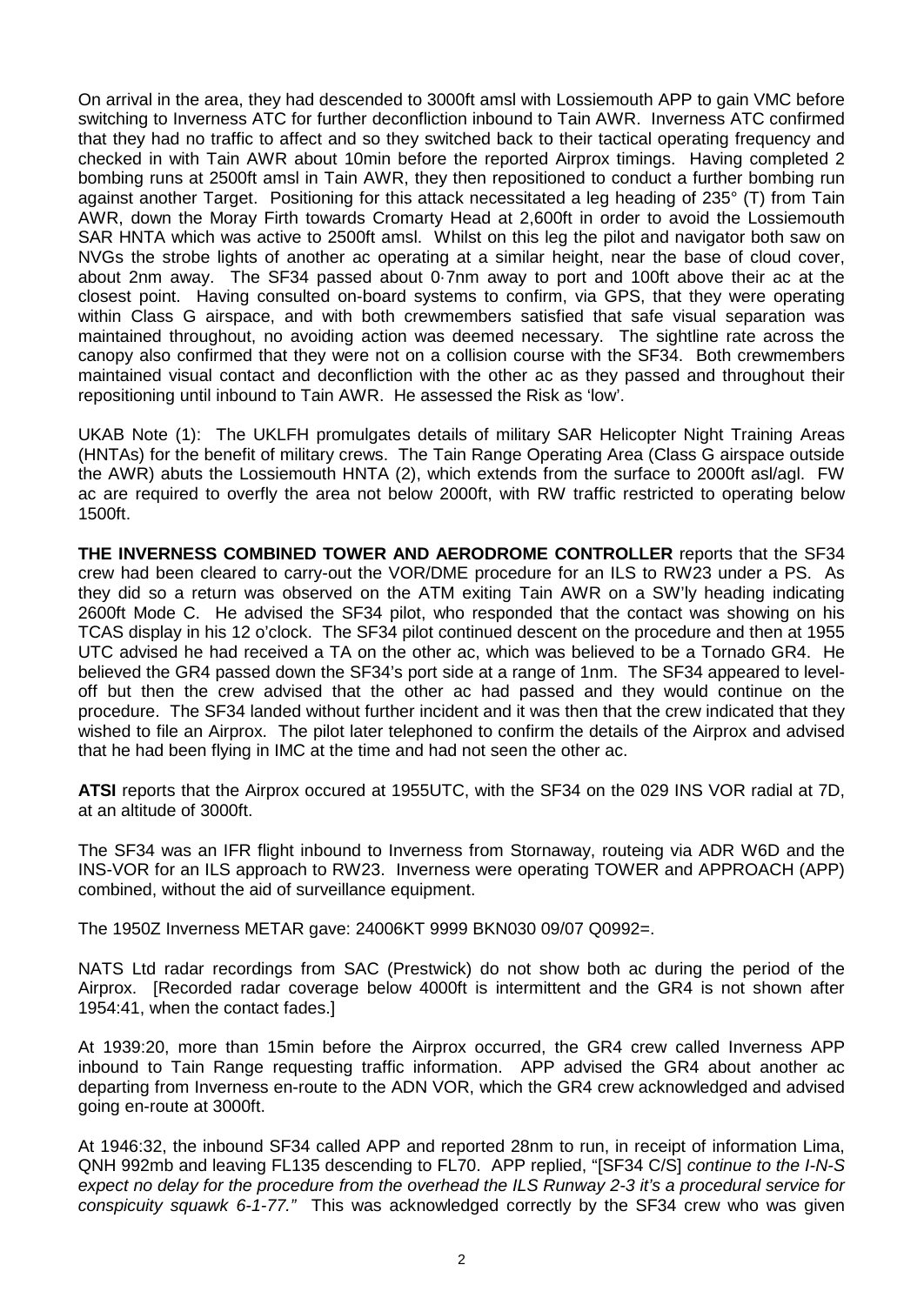further descent to an altitude of 5000ft. The SF34 crew reported at 12nm at 1950:34 and APP replied*,* "[SF34 C/S] *on passing 10 miles descend 3 thousand 5 hundred feet Q-N-H 9-9-2 cleared for the procedure from the overhead for* [RW] *2-3 three report outbound."* This was acknowledged correctly and APP then advised, "[SF34 C/S] *and report at any stage if you wish to continue visually."*

At 1954:18, the SF34 crew reported beacon outbound and APP replied, "[SF34 C/S] *report established on the localiser Runway 2-3."* Moments later at 1954:29 the APP controller advised*, "Traffic's just appeared on the A-T-M* [Aerodrome Traffic Monitor].*..out of Tain Range heading southeast or rather southwest indicating 2 thousand 6 hundred feet but that's obviously unverified."* At this point the radar recording shows the distance between the two ac was 12·5nm with the SF34 indicating FL40 and the GR4 indicating FL31. The SF34 crew responded, *"That's...copied we have...got something just coming into our 12 o'clock on TCAS* [SF34 C/S]". Whereupon APP advised the SF34 crew that the traffic was believed to be a Tornado GR4 but was unable to confirm this, to which the crew replied, *"That's copied looking* [SF34 C/S]".

At 1955:59 the SF34 crew reported*, "Inverness* [SF34 C/S] *we just...we just get (sic)...a Traffic Advisory on that one it's...gone behind us now."* At this point the radar recording shows the SF34 8·7nm NNE of Inverness outbound on the procedure and indicating a climb at FL37. However, the GR4 has alreday faded from radar coverage. The APP controller acknowledged the call and instructed the SF34 to report established on the LLZ, whereupon the SF34 continued inbound for a normal approach and landing.

The SF34 was in receipt of a Procedural Service and the Inverness APP controller passed a warning regarding traffic believed to be a Tornado GR4 leaving the Tain Air Weapons Range. The Manual of Air Traffic Services MATS Part1, Section 1, Chapter 11, Page 10, paragraph 6, states:

'A Procedural Service is an ATS where, in addition to the provisions of a Basic Service the controller provides restrictions, instructions and approach clearances, which if complied with, shall achieve deconfliction minima against other aircraft participating in the Procedural Service. Neither traffic information nor deconfliction advice can be passed with respect to unknown traffic.'

UKAB Note (2): The SF34 is shown outbound on the SAC (Prestwick) radar recording level at FL40 but fades just after coasting out. The SF34 is shown intermittently thereafter as A0000 – SSR data unreliable, before a good SSR contact reappears at 1955:41 indicating 3600ft Mode C (1013mb) – about 3270ft Inverness QNH (992mb). This is perceived to be about the point that the SF34 pilot reports that he initiated a slight climb as on the next sweep the ac is shown 100ft higher at 3700ft Mode C, but the GR4 is not shown at all. The minimum separation cannot, therefore, be determined. Radar contact on the SF34, indicating 3700ft, is lost after 1955:59, the time the SF34 pilot reported the TA to APP.

**HQ 1GP BM SM** reports that although the Tornado GR4 crew was operating with Tain AWR and in communication with the Range at the time of the Airprox, no mention was made on RT of the encounter with the SF34. Moreover, the Airprox occurred outside the AWR. Therefore BM SM has nothing further to add to the investigation of this Airprox.

**HQ AIR (OPS)** comments that the GR4 was operating VMC in Class G airspace. The crew saw the SF34 and avoided it by a safe distance.

### **PART B: SUMMARY OF THE BOARD'S DISCUSSIONS**

Information available included reports from the pilots of both ac, a transcript of the relevant RT frequency, radar video recordings, a report from the air traffic controller involved and reports from the appropriate ATC and operating authorities.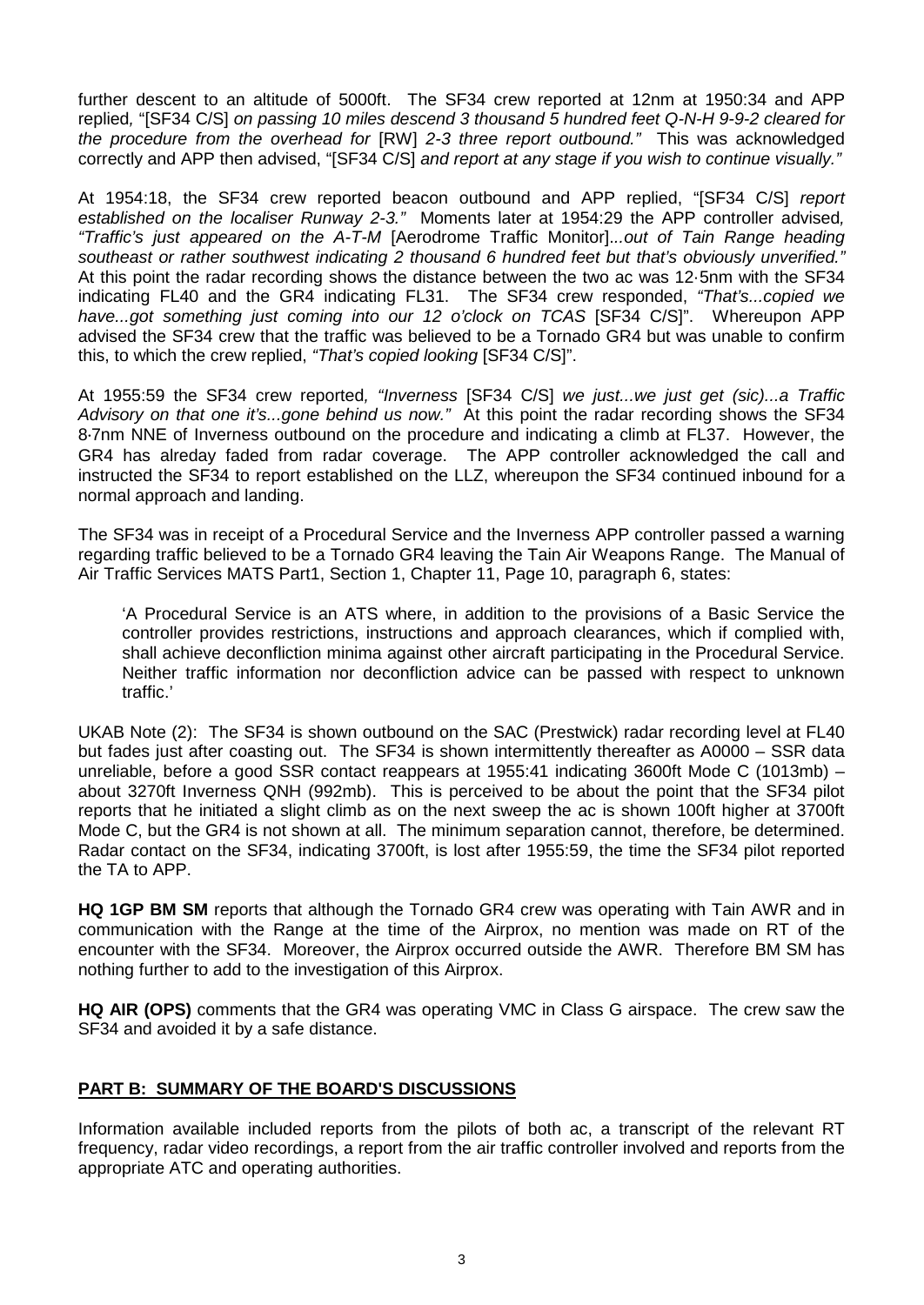It was apparent that this was a relatively straightforward night encounter between an IFR commercial flight executing an IFR approach procedure under a PS, and the GR4 conducting a training flight in and around Tain AWR. The GR4 crew was operating under VFR without an ATS, which was entirely within the crew's remit. Thus each flight was legitimately proceeding about their respective tasks in the shared environment of Class G airspace where 'see and avoid' prevailed. A CAT pilot Member observed that the GR4 crew was assiduously avoiding the SAR HNTA and questioned whether it would have been feasible for them to avoid the airspace surrounding the Inverness instrument approach procedures as well. The Air Command fast-jet Member explained that the HNTA was active during known periods and it was simple to avoid that defined airspace vertically. Given that no CAS encompassed these instrument approaches and the GR4 crew would not know where or when commercial traffic was flying in and out of Inverness, it was impractical and unnecessary to avoid this shared airspace all the time, whilst legitimately operating under 'see and avoid'.

At this time of day the SF34 crew was only able to obtain a PS from Inverness ATC, the controller operating TOWER and APP combined being unable to proffer a radar service despite the Unit being equipped with an ASR. The Board was disappointed that a surveillance radar based ATS was not available for commercial flights throughout the Airport's operating hours, which is the Unit's ultimate aim. A controller Member postulated that some ATSUs at regional airports have difficulty training and retaining sufficient staff qualified in radar duties to provide a radar service throughout their notified hours. In the Board's view, the alert Inverness controller made sensible use of the ATM available to him in the VCR by providing an early general warning to the SF34 crew about the GR4 when he detected it routeing up the Firth some 12nm away from the SF34. The SF34 crew had detected the jet on their TCAS display at about the same time. Thus forewarned, the SF34 pilot was able to assess the GR4's level and take it into account whilst descending in IMC through the thin layers of cloud. This permitted the SF34 pilot to judge his RoD such that he could afford the GR4 as wider berth as was feasible vertically, based on TCAS, whilst endeavouring to spot it visually.

Although the GR4 crew had wisely called Inverness inbound to the AWR more than 15min before the Airprox occurred to obtain traffic information, some CAT Members thought they should have called again for an update. The crew were working Tain Range on UHF and it might have been feasible to call Inverness on VHF again at this stage, prior to turning into the AWR. The Air Command Member agreed that it would have been better airmanship if the GR4 crew had called ATC, but only if they had the capacity to do so; whilst setting up for their next run on a new target within Tain range their workload would have been quite high. Nevertheless, a CAT pilot Member suggested it would have been worthwhile if the GR4 crew had called on the frequency later, when able, to advise that they had seen the SF34, which might have reassured the crew. As it was, the SF34 would have been easy to detect on NVGs; the outline of the SF34 would have been plain to see and they would have had no difficulty in keeping sight of it and maintaining SA, but the Air Command Member accepted that it would have been more difficult to assess the distance between them accurately on NVGs. The GR4 pilot reports sighting the SF34 about 2nm away and avoiding it visually by a safe distance – 0·7nm he reported - not much less than the SF34 pilot's estimate of 1nm from his TCAS display, which also showed the vertical separation was 400ft as it passed clear to port. CAT pilot Members supported the SF34 pilot's decision to reduce his RoD and then enter a slight climb away from the GR4's indicated level until the Tornado had passed, a 100ft climb being replicated by the radar recording. Given that TCAS is inherently more accurate in the vertical plane than in azimuth, this seemed wise and forestalled a closer encounter. It was unfortunate that the GR4 was not within recorded radar coverage during the latter stages of this Airprox so it was not feasible to confirm the relative geometry that obtained here to assist the Board's assessment of the Cause and Risk. Whilst some Members perceived this to be a Conflict in Class G airspace resolved by the SF34 pilot, others were of the view that no actual conflict had developed at close quarters and that the GR4 had crossed ahead of the SF34 at range and passed clear to port. Both crews had been aware of the presence of each other's ac, but whilst the SF34 pilot might not have considered the separation to be ideal, Members noted that TCAS was not called upon intercede. The SF34 crew had only received a traffic alert, which had not developed into an RA. The Board concluded, therefore, that this Airprox resulted because the GR4 crew flew close enough to the SF34 to cause its crew concern, but that no Risk of a collision had existed.